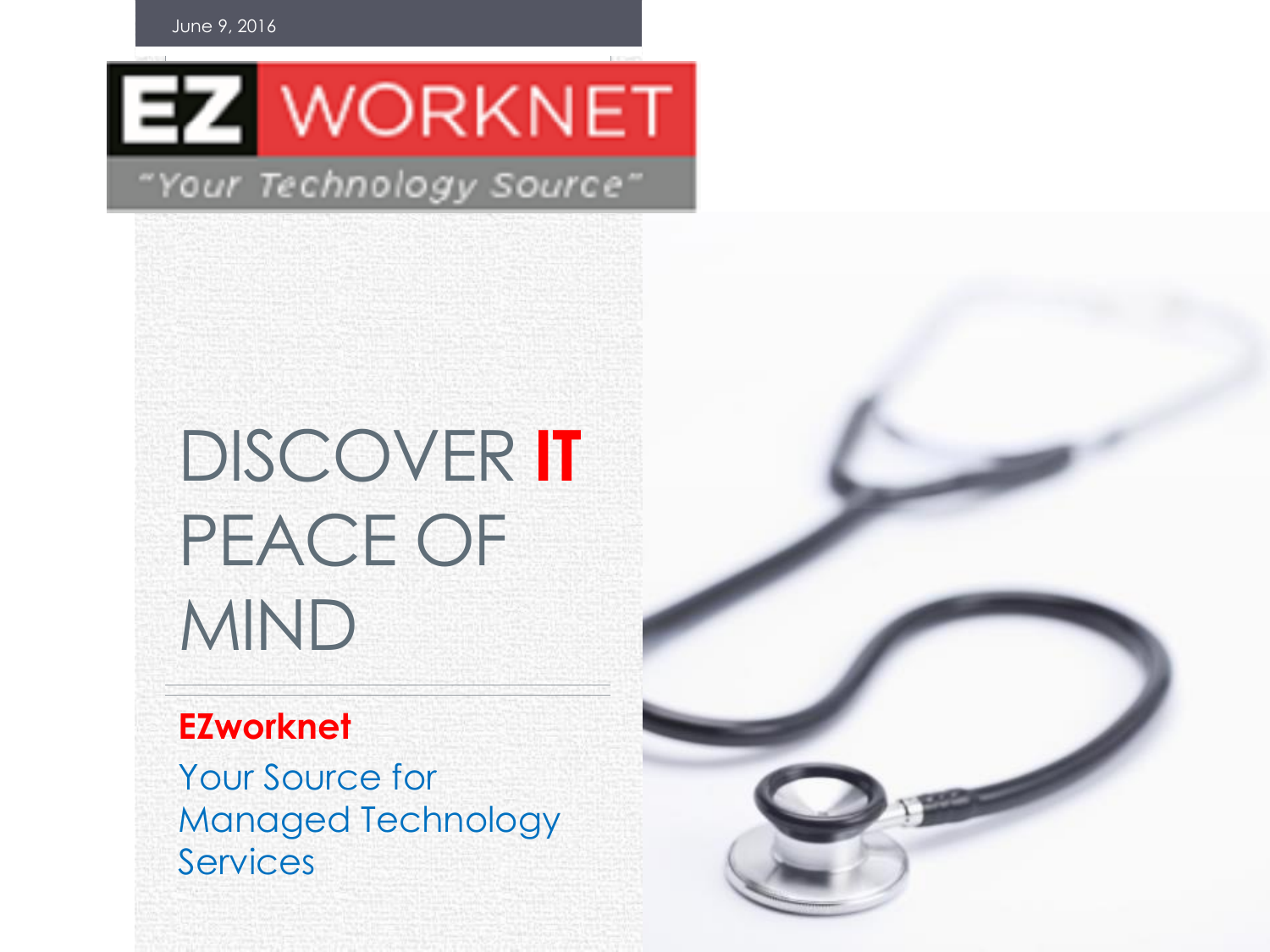#### **IT** EXPERTISE YOU CAN COUNT ON

- Managed IT Services
- Microsoft certifications
- Healthcare IT experience
- SaaS and Cloud Computing
- Mobile Device Management
- Server / Desktop Virtualization



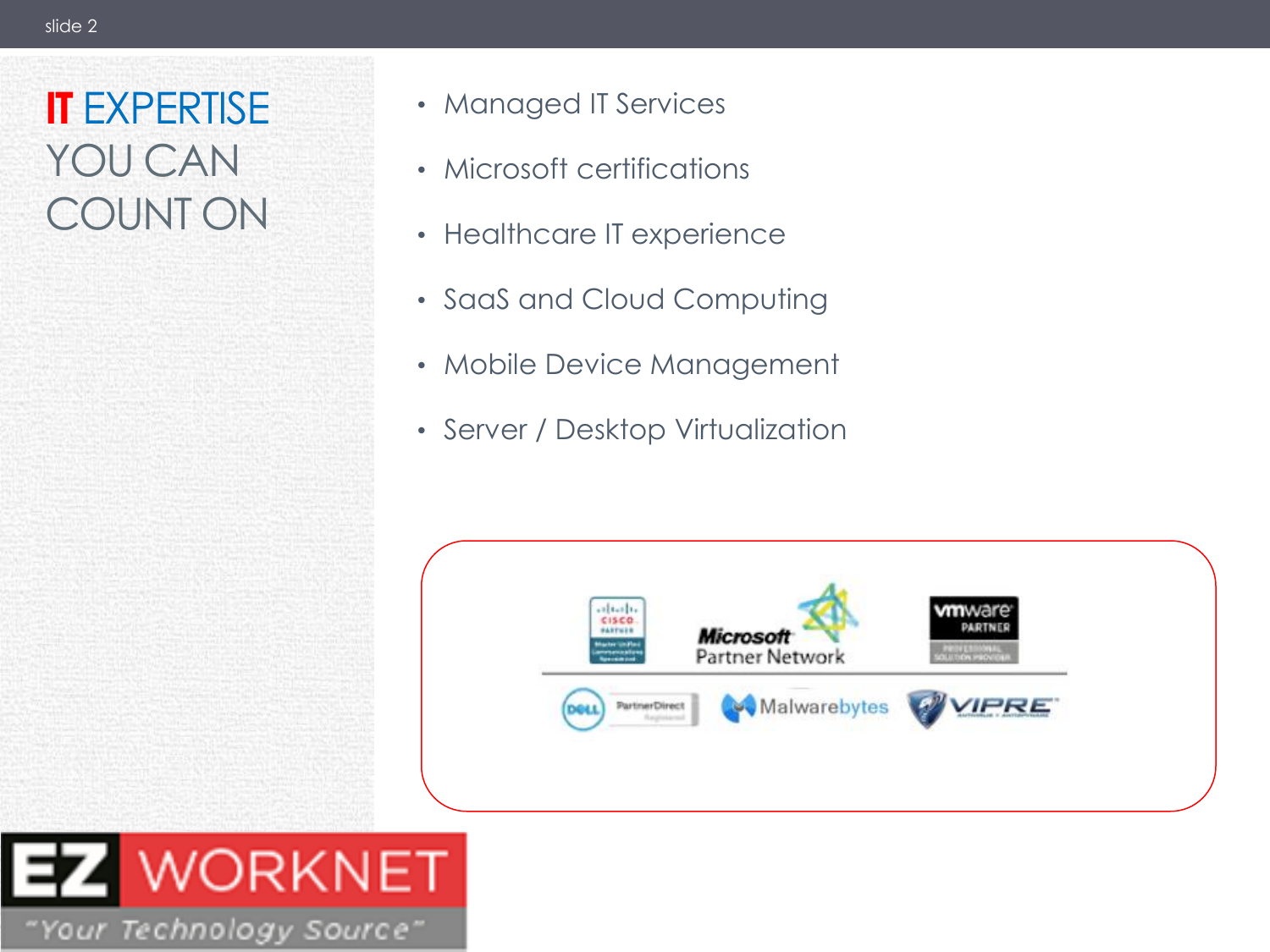#### ARE YOUR HEALTHCARE **IT** NEEDS BEING MET?

- Do you understand the specialized wireless needs of medical facilities?
- Do you have sufficient networking and bandwidth?
- Are you utilizing online collaboration technologies?
- Have you implemented the right solutions?
	- ⏐ Accurate medical dictation
	- ⏐ User friendly EMR software
	- ⏐ Mobile point-of-care tablet computing
- Have you eliminated security risks?
- Are you HIPAA Compliant? (Can you make the transition to ICD-10?)
- Are you proactively ensuring system uptime 24 x7?
- Are you providing user support 24 x7?

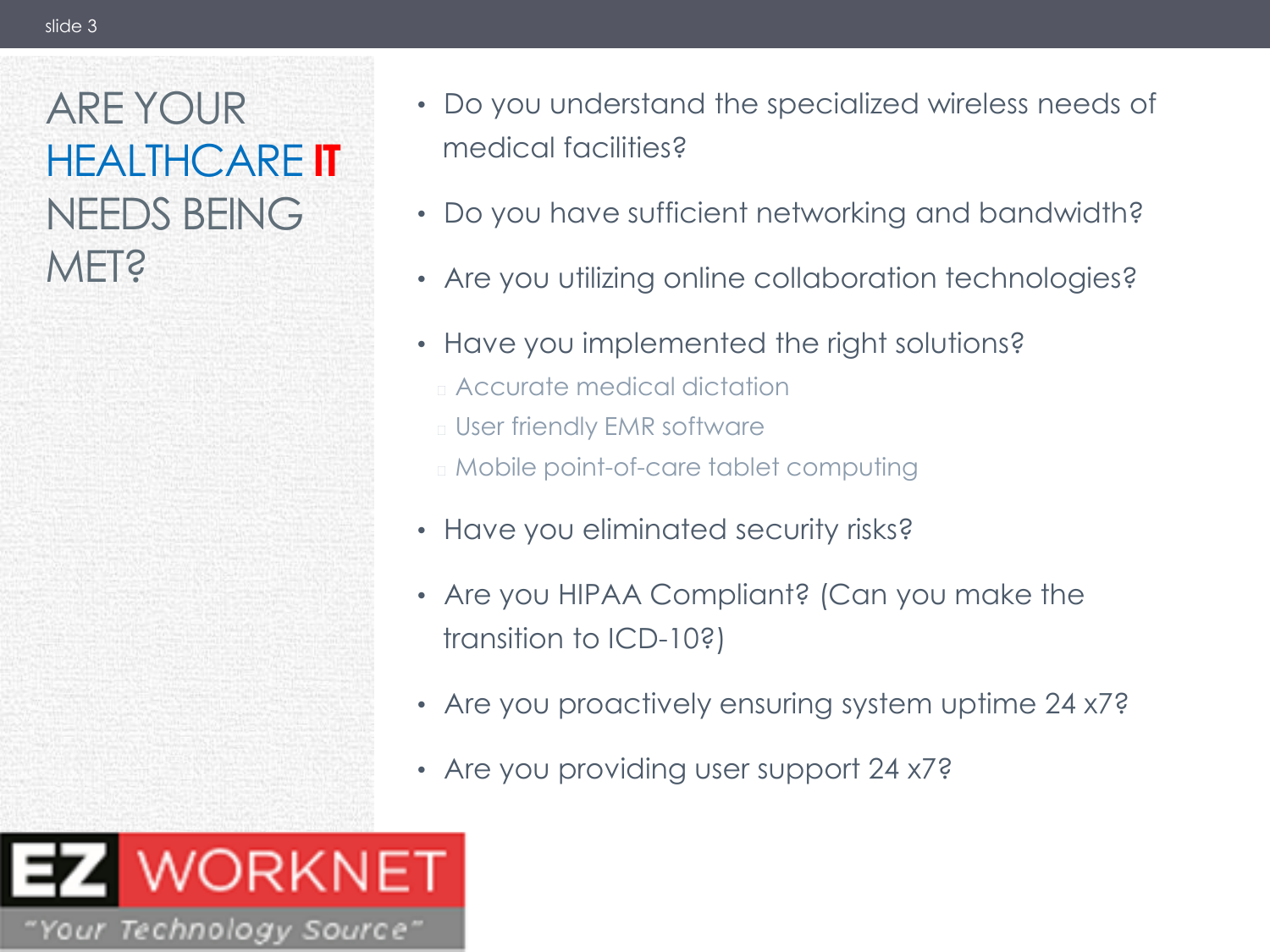# OUR SERVICES • IT Consulting

- 
- Assessments
- 24 x 7 Monitoring
- 24 Hour Service Desk
- Maintenance and Management
- Data Backup and Recovery

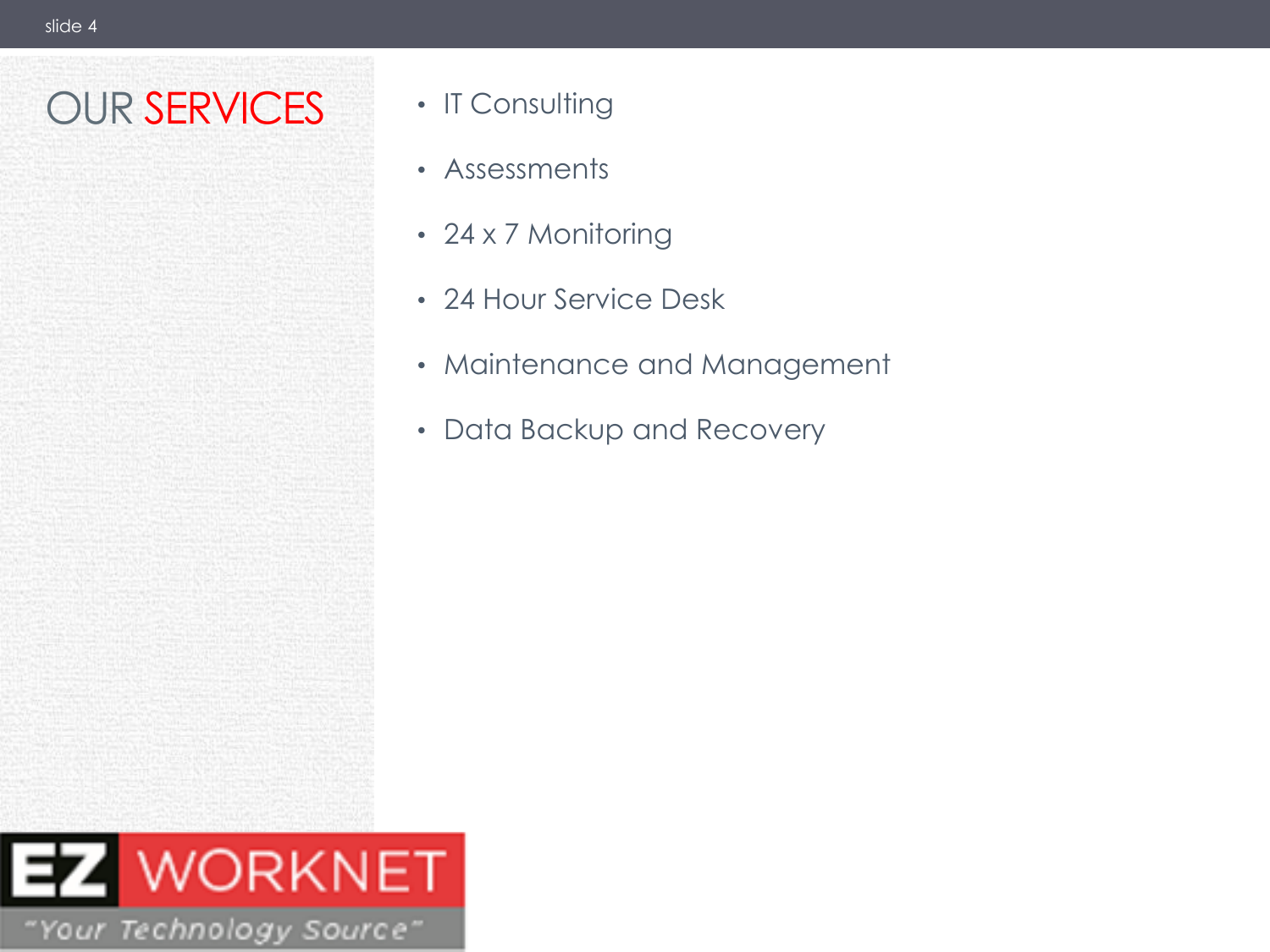# OUR APPROACH

#### • Assess

Detailed analysis of your current business and technical environment

#### • Streamline

Implement plan to streamline business process and improve productivity systems

#### • Protect

Application of industry best practices for data security, backup and recovery

#### • Manage

Ongoing monitoring, maintenance and problem remediation to ensure server, desktop, network and application performance



# WORKNET "Your Technology Source"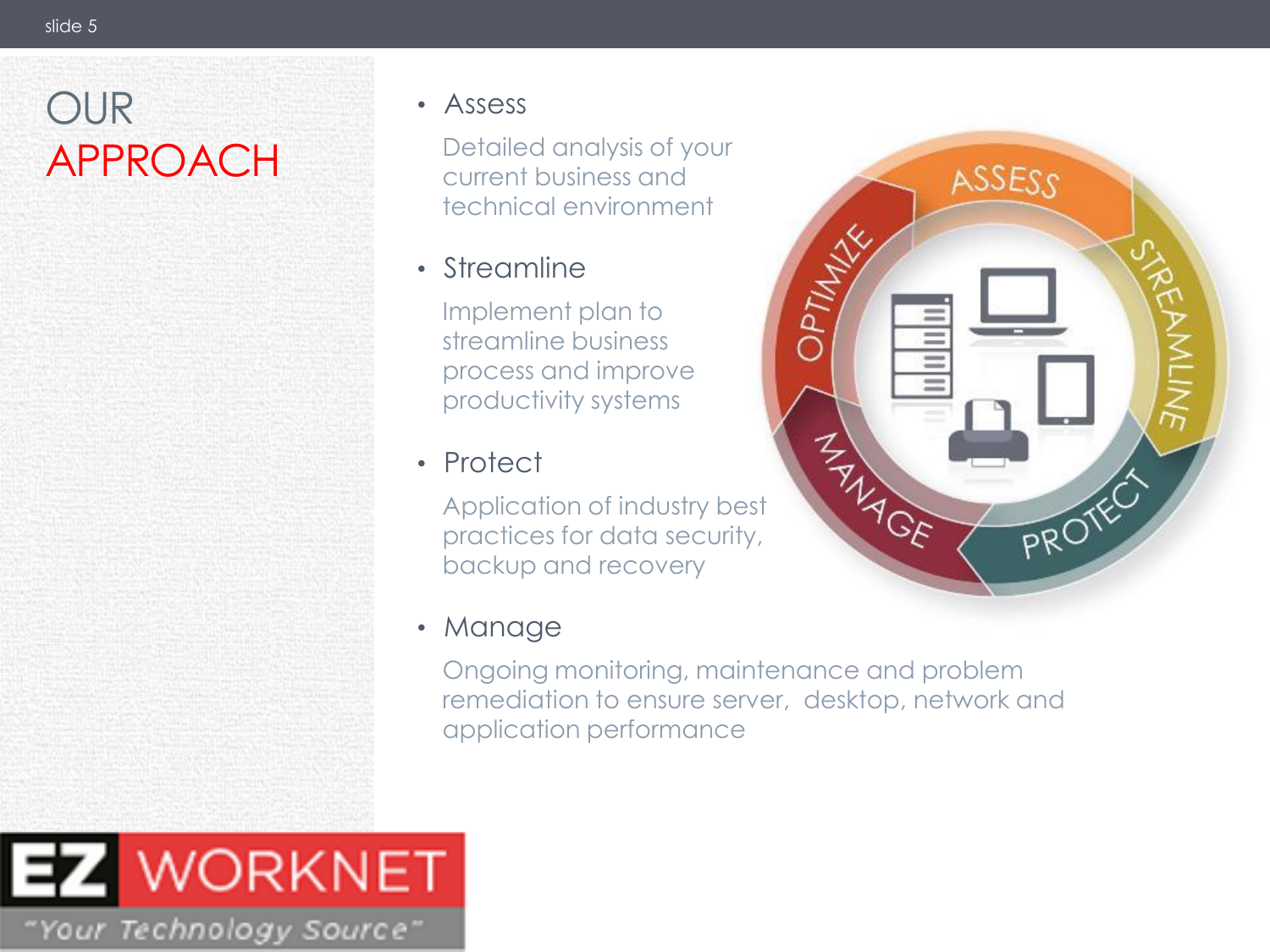## MAKE **TECHNOLOGY** WORK FOR YOU

- Reduce paperwork and simply administrative work, saving you time and money
- Bill more accurately, get reimbursed more quickly and increase your cash flow
- Learn about the latest EHR and practice management solutions
- Secure data, transactions and communications
- Stay current on healthcare law with RSS feeds an email newsletters

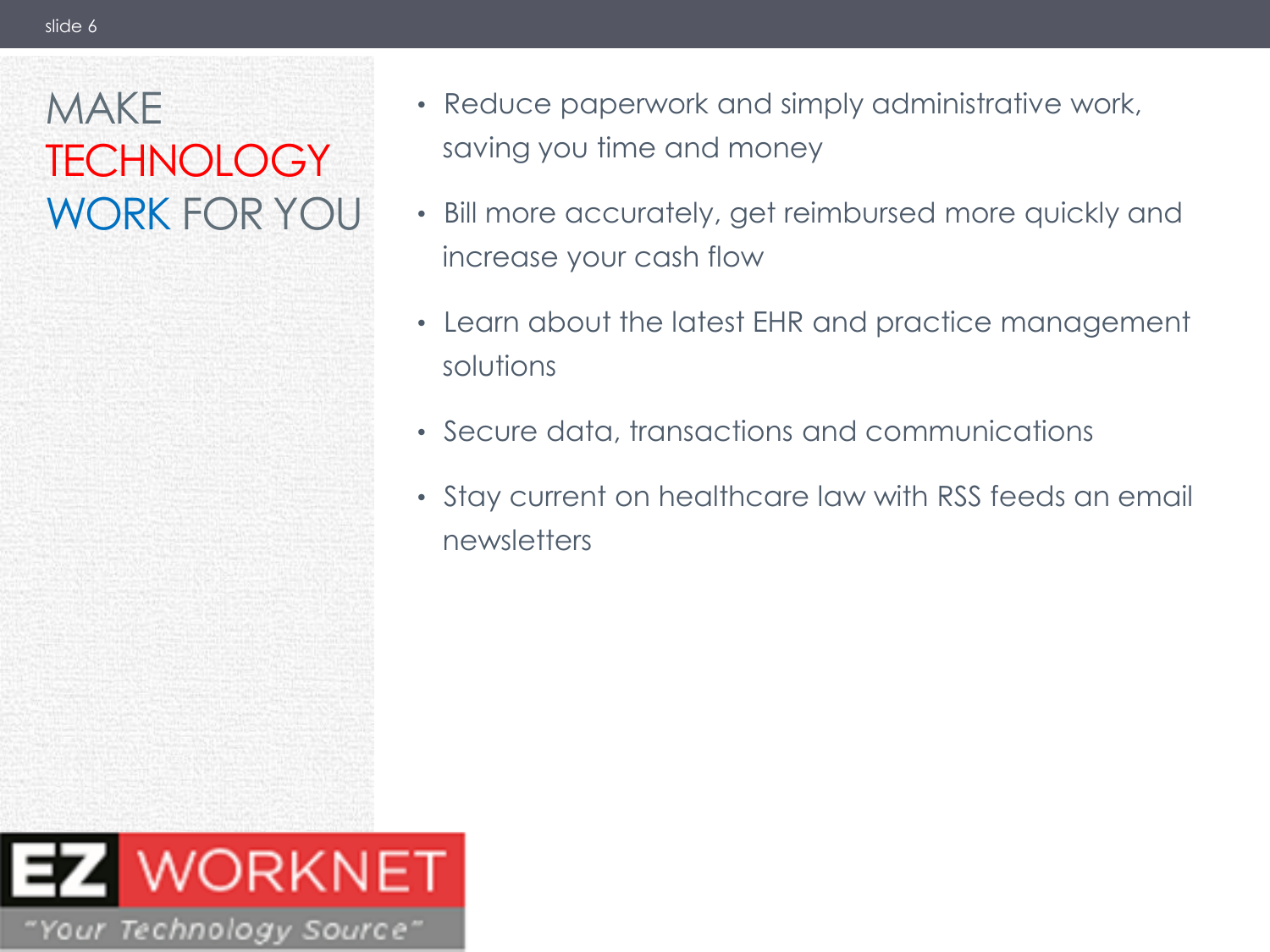#### **EXPERIENCE** MANAGED SERVICES

- Managed Services is a true IT business partnership
- One fixed monthly fee for total IT support
- Monitor / Manage everything on the network
- 24 x 7 uptime assurance
- 24 x 7 end user support
- Service Level Agreement



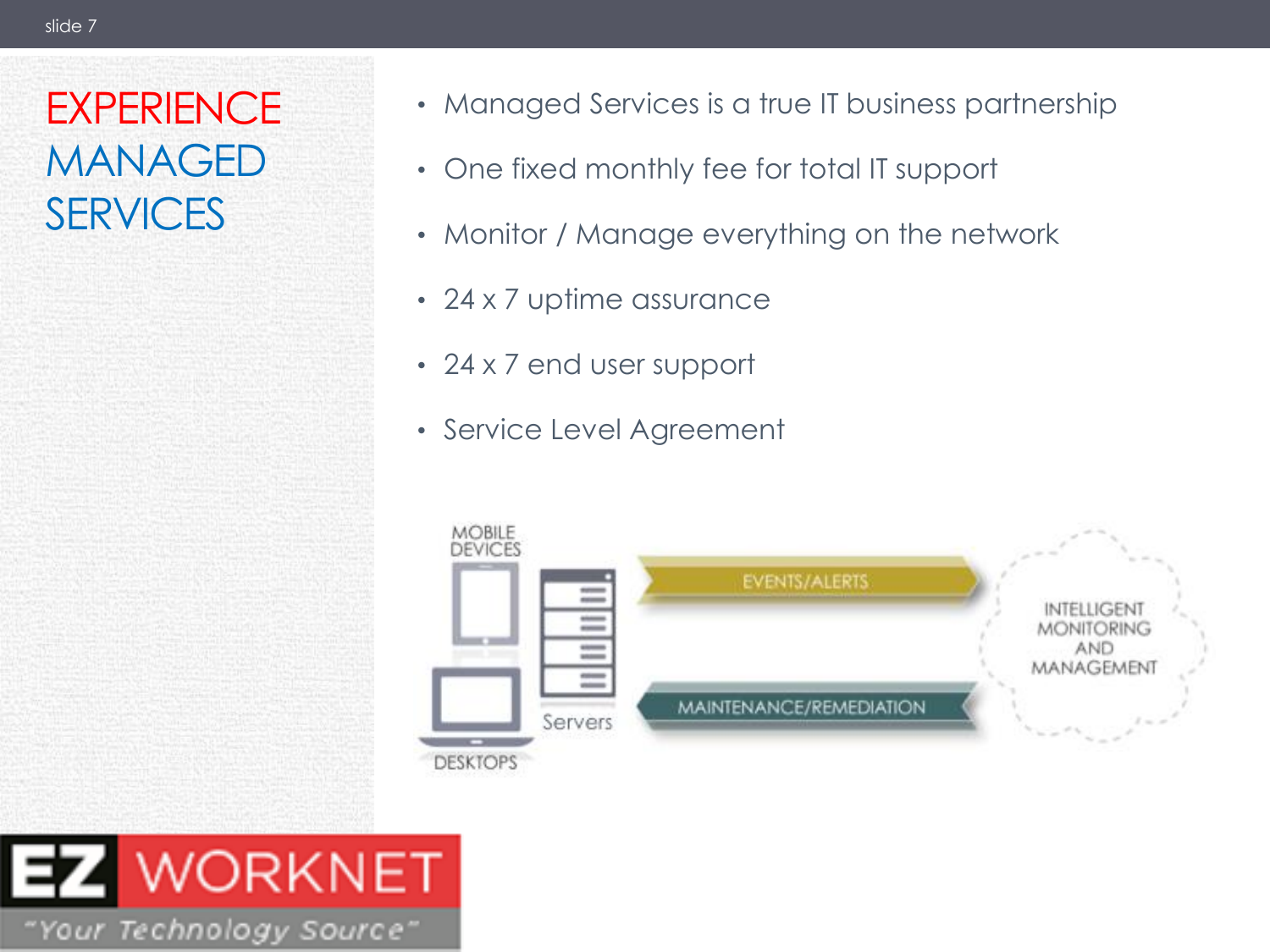#### UNCOVER NETWORK/ **SECURITY**

- Inactive users
- Old computers
- Single point of failure
- Inappropriate user access
- Weak / Insecure passwords
- Poor patch management
- External vulnerabilities



**VE YOURTE** 

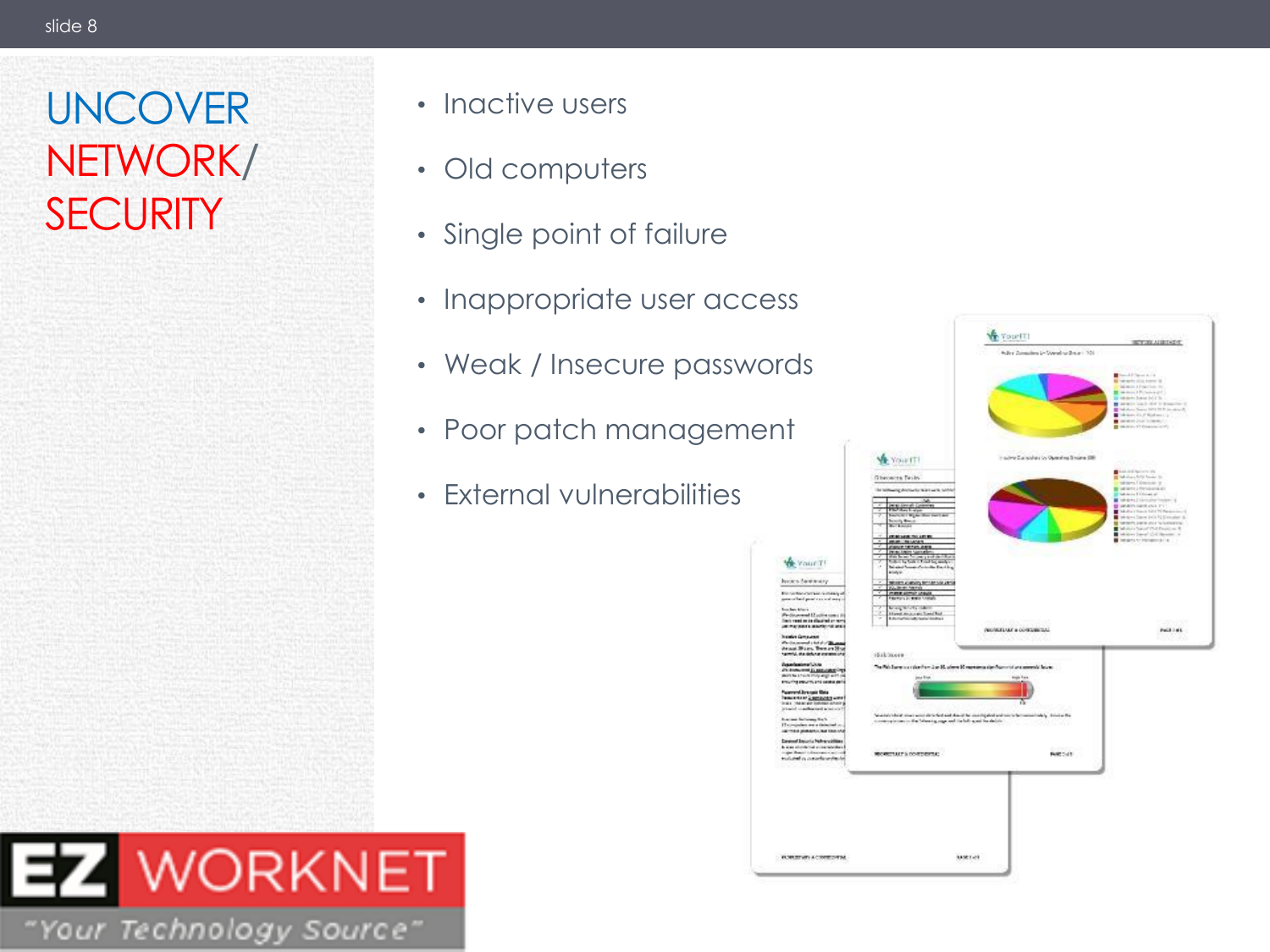#### **MITIGATE SECURITY RISKS**

- Regular network and security assessments
- Anti-virus and anti-malware protection
- Data encryption
- Access Controls
- Maintenance plan/ Patching
- Mobile device management
- System Monitoring
- Managed Firewalls
- Penetration testing
- Security awareness training



# **VORKNET** "Your Technology Source"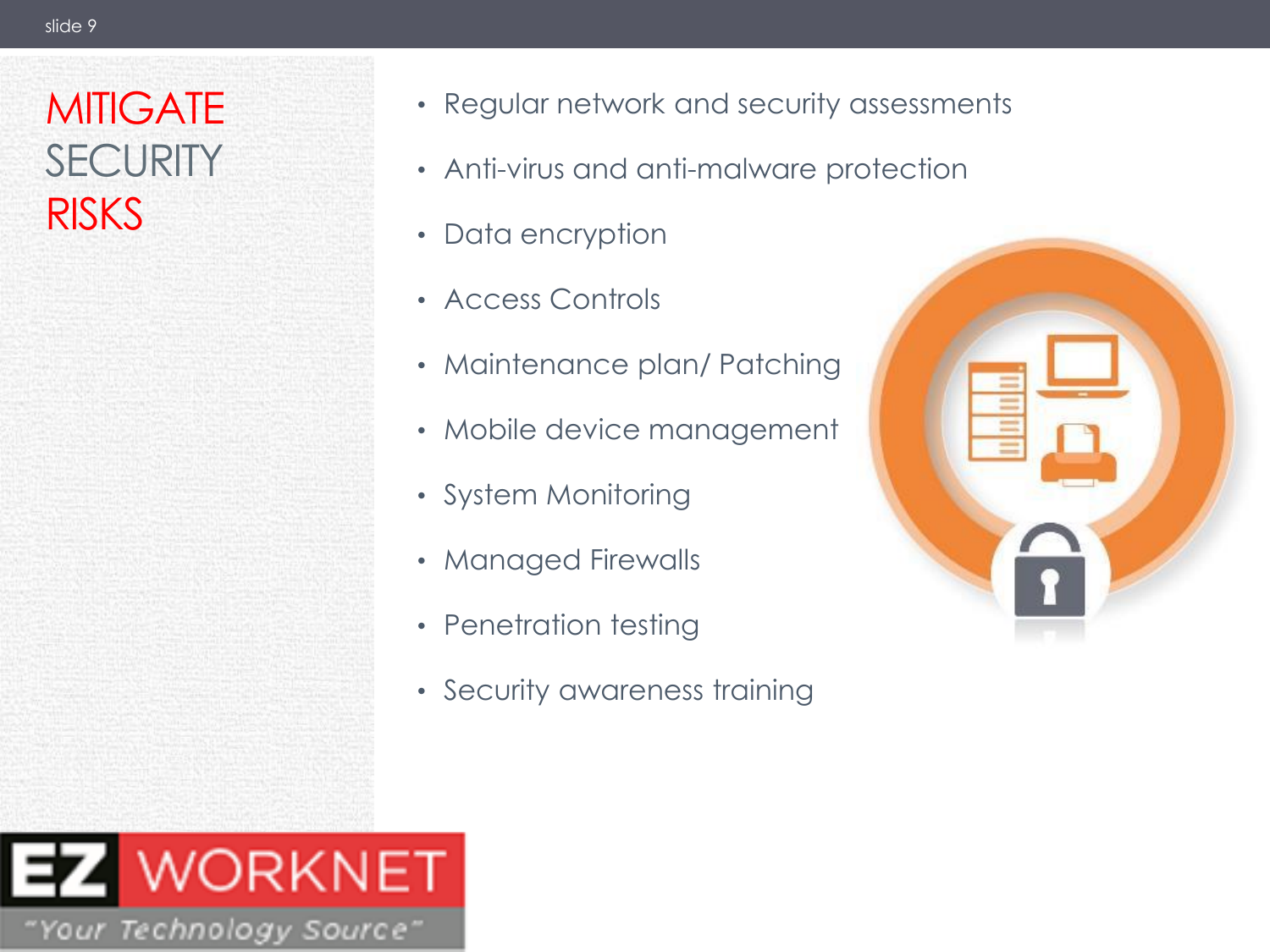# **SECURE MOBILE DEVICES**

- Application configuration
- New device approval / quarantine
- Passcode policy specification
- Encryption setting enforcement
- Detection and restriction of jailbroken devices
- Ability to remotely locate, lock and wipe lost or stolen devices



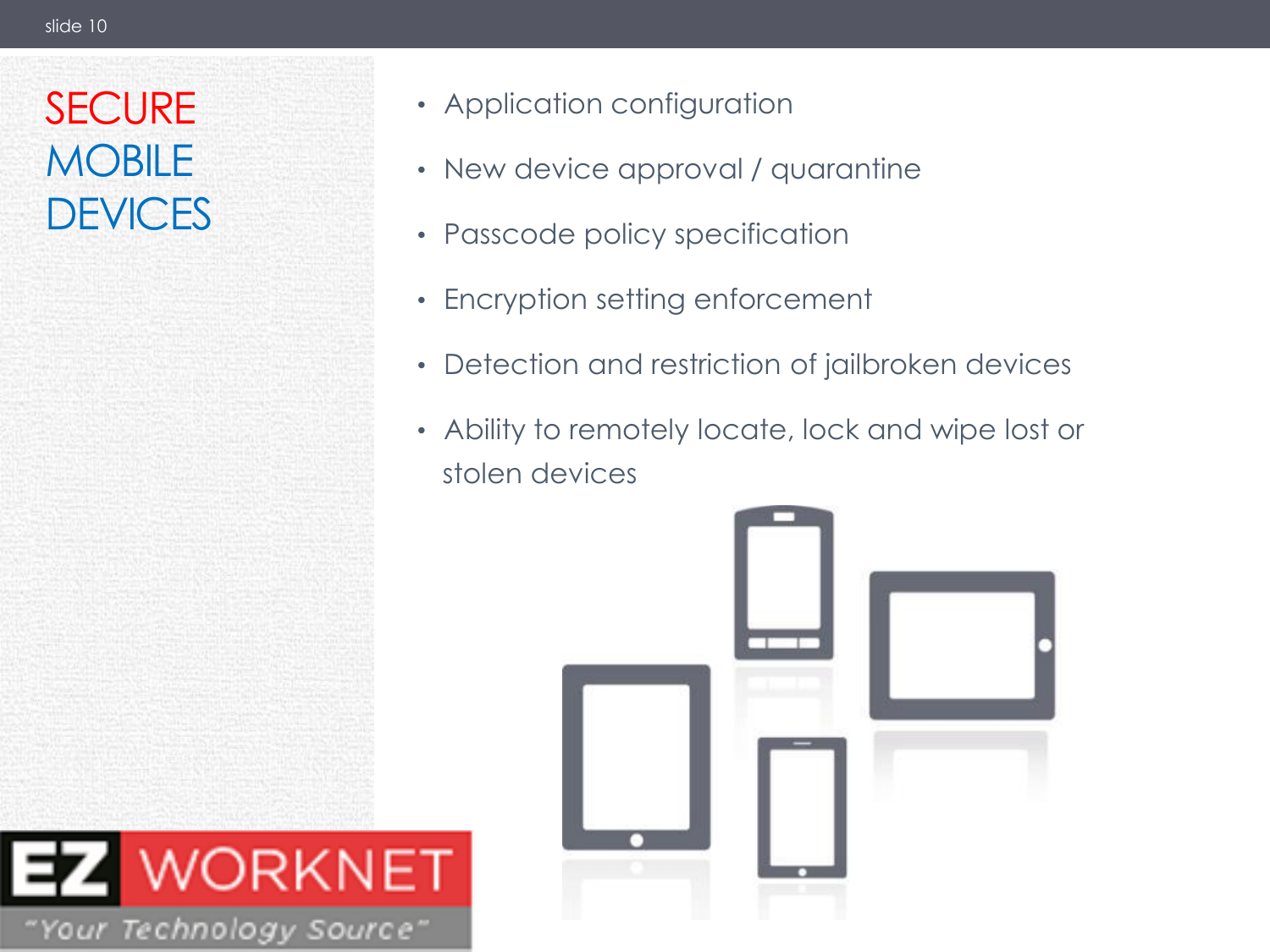## BACKUP AND RECOVER DATA

- Full system backup
- Data retention
- Encryption of critical data
- Instant failover
- Bare metal restore
- Granular recovery for Exchange and SharePoint
- Offsite storage and recovery capabilities



# WORKNET "Your Technology Source"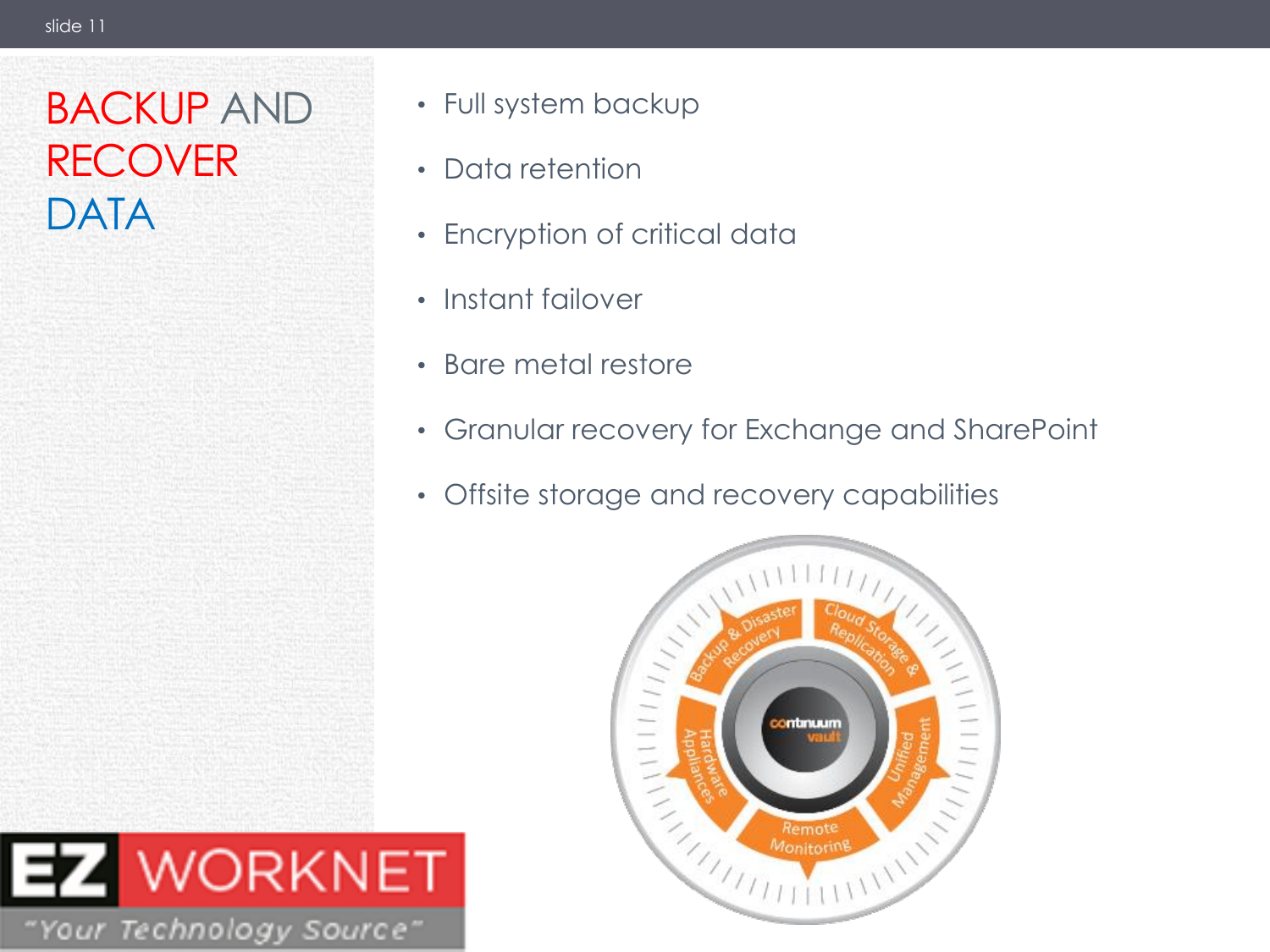## REDUCE **IT** COSTS

**EZ WORKNET** 

"Your Technology Source"

#### • Virtualize Servers

- ⏐ Improve server utilization and reduce hardware costs
- ⏐ Move and copy virtual machines as easily as copying and moving files

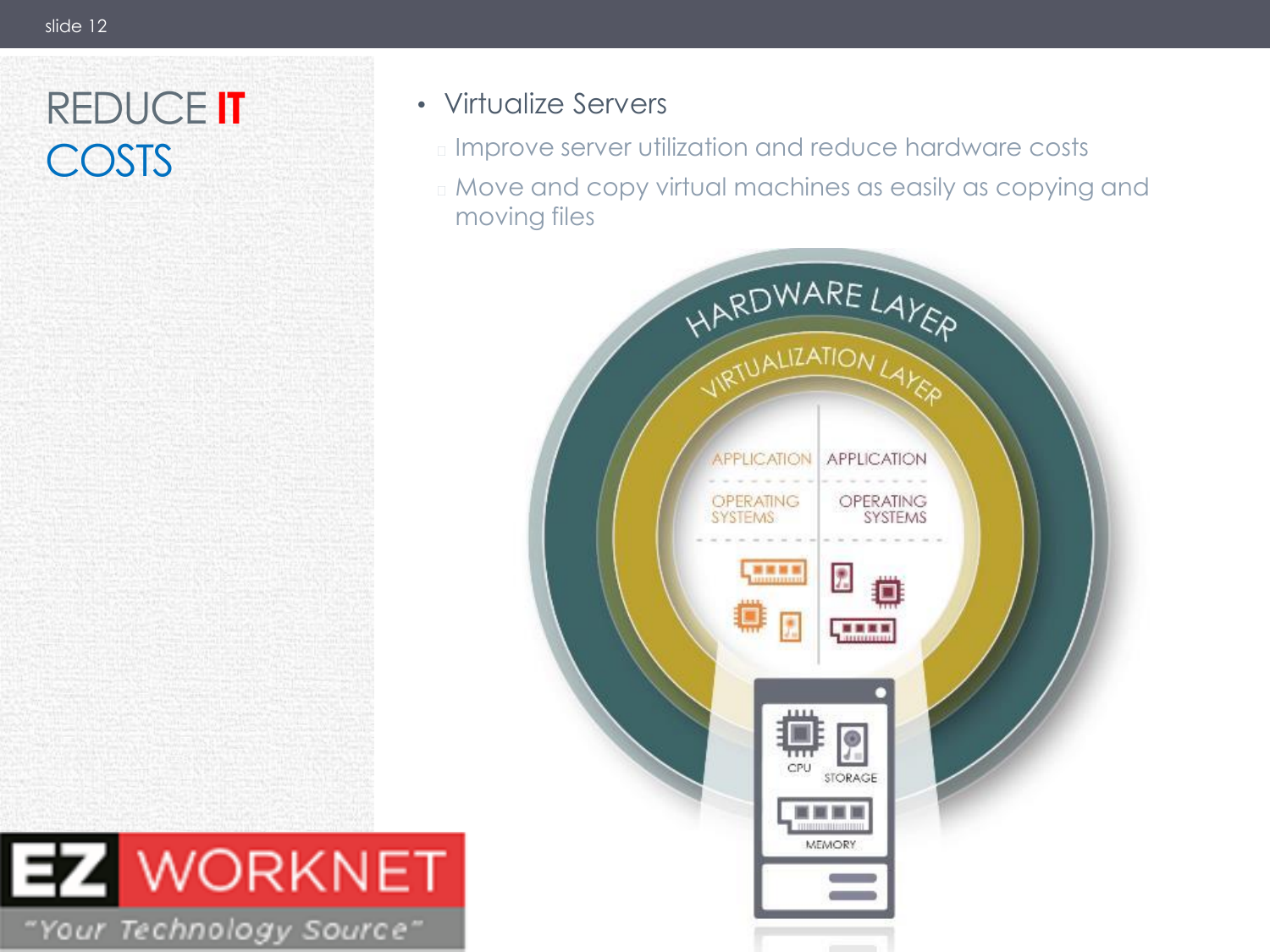# REDUCE **IT** COSTS

- Deploy Cloud Services
	- ⏐ Reduce Capex costs
	- ⏐ Access unlimited computing power
	- **E** Run applications on any device from anywhere
	- ⏐ Central management, security and compliance

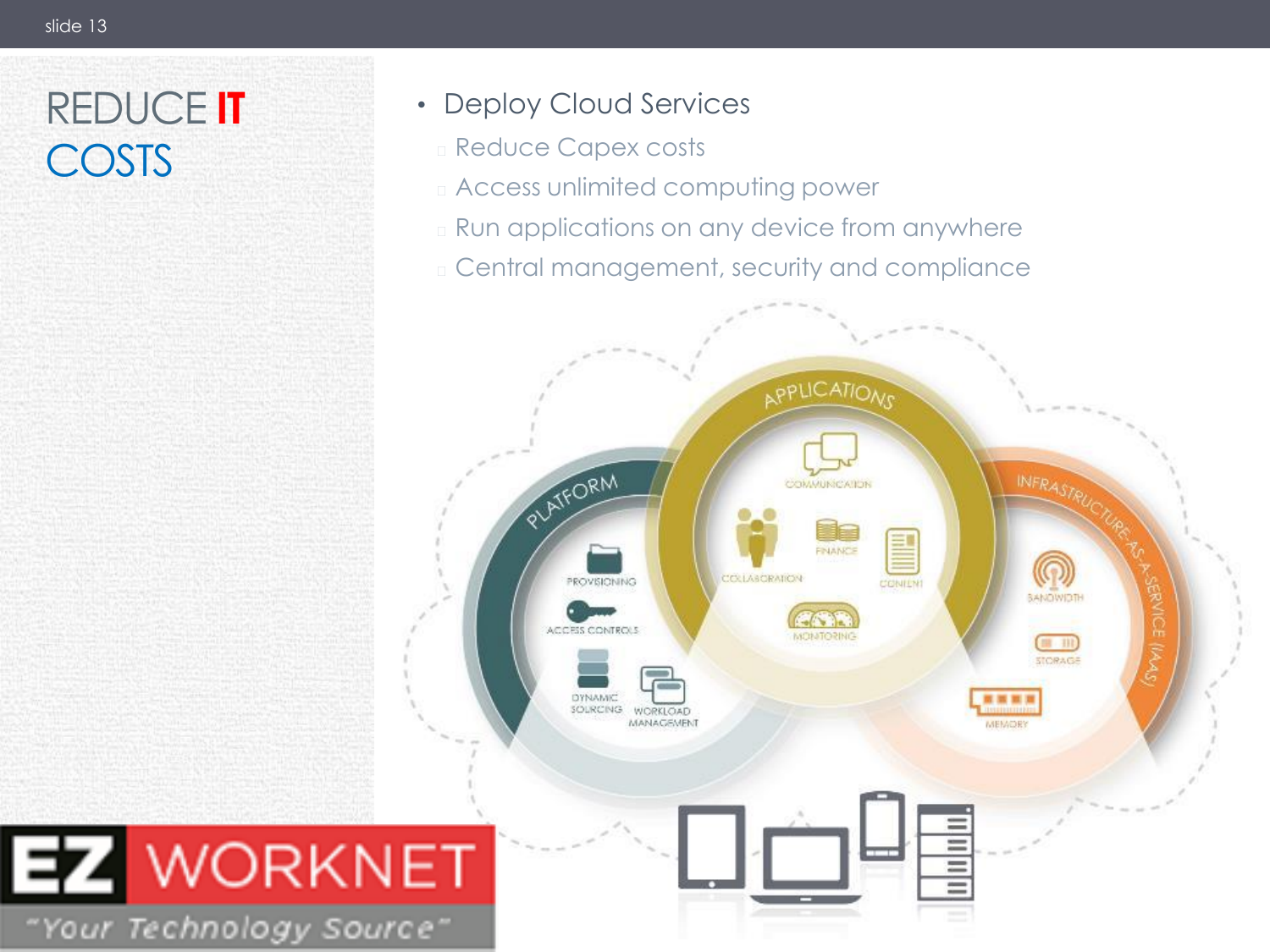- SUMMARY Maximum business performance
	- Greater user productivity
	- End user and client satisfaction
	- Full data backup and recovery
	- Elimination of Security Risks
	- HIPAA Compliance
	- Reduce IT costs
	- Single fixed monthly fee